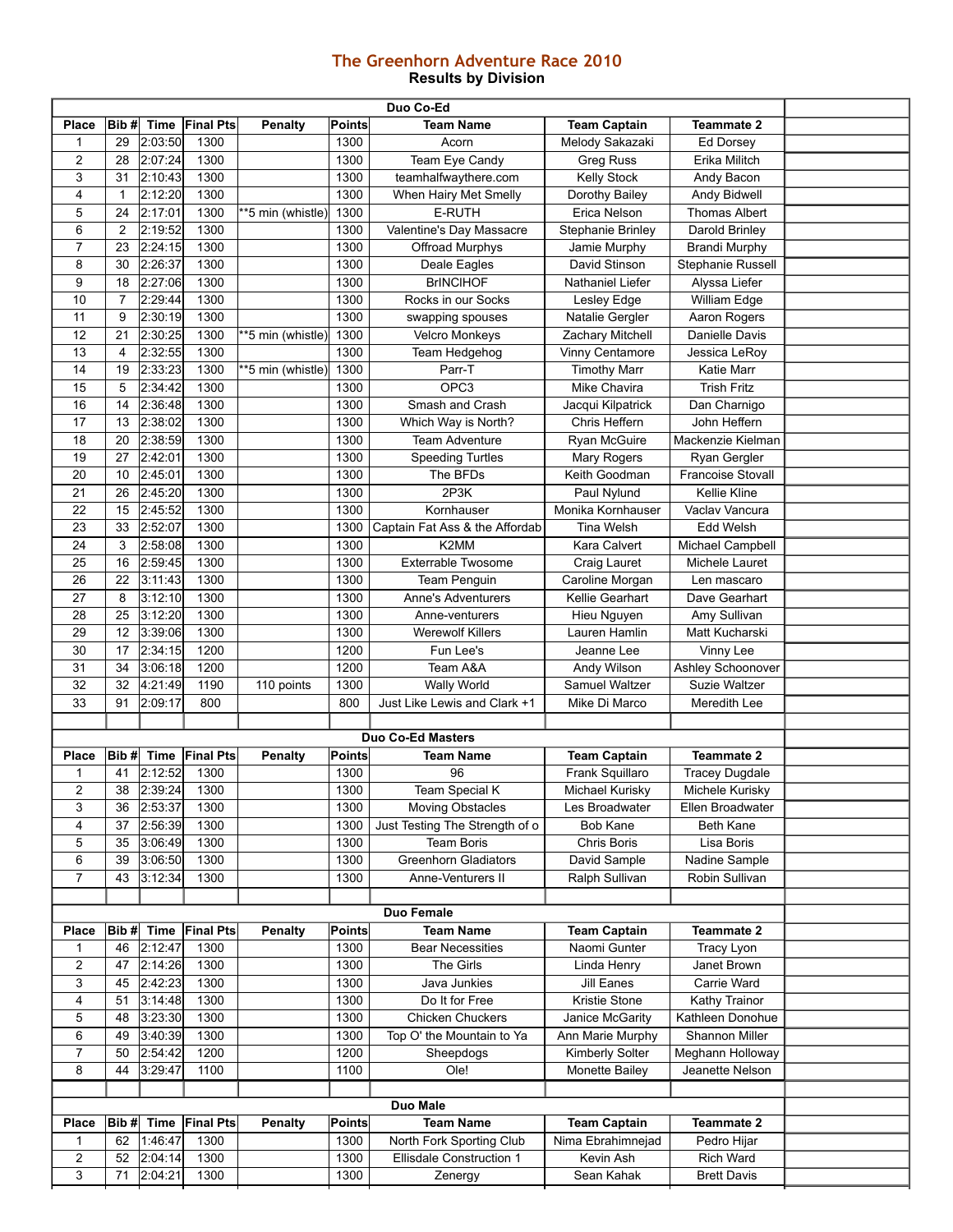| 4                       | 70   | 2:08:37     | 1300             | **5 min (whistle) 1300       |               | <b>Northwest Expatriates</b>                          | Jared Janowiak                      | Morgan West              |                       |
|-------------------------|------|-------------|------------------|------------------------------|---------------|-------------------------------------------------------|-------------------------------------|--------------------------|-----------------------|
| 5                       | 79   | 2:09:20     | 1300             |                              | 1300          | Good'N'You                                            | Scott Smallwood                     | <b>Tyler Smallwood</b>   |                       |
| 6                       | 86   | 2:11:35     | 1300             |                              | 1300          | Trailing Edge Technology                              | <b>Gabriel Wiest</b>                | Chip Yeakey              |                       |
| $\overline{7}$          | 53   | 2:11:52     | 1300             |                              | 1300          | 1 Buckeye 1 Hokie                                     | Craig Baxter                        | Nick Minogue             |                       |
| 8                       | 77   | 2:13:00     | 1300             |                              | 1300          | <b>Stuart Bums</b>                                    | Benjamin Porter                     | Venkat Rangarajan        |                       |
| 9                       | 78   | 2:13:03     | 1300             |                              | 1300          | <b>Bikers of Catan</b>                                | Matt Reese                          | Steve Maurer             |                       |
| 10                      | 64   | 2:13:51     | 1300             |                              | 1300          | Alaska Assassins                                      | <b>Bradley Gilman</b>               | Sebastian O'Kelly        |                       |
| 11                      | 60   | 2:14:05     | 1300             |                              | 1300          | Keep the Beer Cold                                    | Michael Dunn                        | Michael Oliveira         |                       |
| 12                      | 73   | 2:18:47     | 1300             |                              | 1300          | Fredneck Boyz                                         | George Miller                       | Rocco Sovero             |                       |
| 13                      | 82   | 2:19:55     | 1300             |                              | 1300          | Ham-N-Egg                                             | Ryan Stuart                         | Art Grace                |                       |
| 14                      | 84   | 2:20:20     | 1300             |                              | 1300          | RoBros 2                                              | Adam Thocher                        | Liam Fitzsimmons         |                       |
|                         |      |             | 1300             |                              | 1300          | RoBros 1                                              | <b>Colter Harnas</b>                | Neil Callanan            |                       |
| 15                      | 68   | 2:20:22     |                  |                              |               |                                                       |                                     |                          |                       |
| 16                      | 65   | 2:20:24     | 1300             |                              | 1300          | <b>Barefoot Brothers</b>                              | Jonathan Goetz                      | Joe Goetz                |                       |
| $\overline{17}$         | 72   | 2:21:07     | 1300             |                              | 1300          | Burn before reading                                   | Philip Kray                         | A.J. Kray                |                       |
| 18                      | 56   | 2:22:38     | 1300             |                              | 1300          | Boats and Hoes                                        | <b>Timothy Campbell</b>             | casey arnold             |                       |
| 19                      | 55   | 2:24:50     | 1300             | $\sqrt{5}$ min (whistle)     | 1300          | Lost Dragon Boaters                                   | Jonathan Breedlove                  | <b>Brian Sause</b>       |                       |
| $\overline{20}$         | 83   | 2:26:16     | 1300             |                              | 1300          | Just The Tip                                          | <b>Ryan Sweeney</b>                 | Randy Newkirk            |                       |
| $\overline{21}$         | 59   | 2:28:31     | 1300             |                              | 1300          | <b>Big Test Icicles</b>                               | Rob Crow                            | Andy Laforge             |                       |
| 22                      | 87   | 2:29:57     | 1300             |                              | 1300          | Forty Six and True                                    | Chris True                          | Colin True               |                       |
| $\overline{23}$         | 58   | 2:33:10     | 1300             |                              | 1300          | Don't Tell Me You're Not Impre Nathaniel Collinsworth |                                     | <b>Matt Seitz</b>        |                       |
| $\overline{24}$         | 80   | 2:37:39     | 1300             |                              | 1300          | Are We There Yet?                                     | <b>Marty Speak</b>                  | <b>Michael Davies</b>    |                       |
| $\overline{25}$         | 75   | 2:38:10     | 1300             |                              | 1300          | Mrozinski                                             | Thomas Mrozinski                    | Jeffrey Mrozinski        |                       |
| 26                      | 74   | 2:39:44     | 1300             |                              | 1300          | Team X                                                | Jason Mollica                       | Alec Rottier             |                       |
| $\overline{27}$         | 63   | 2:39:51     | 1300             |                              | 1300          | Stephen Who?                                          | Steven Gill                         | Stephan Faherty          |                       |
| 28                      | 85   | 2:41:25     | 1300             |                              | 1300          | Maine Made                                            | John Veilleux                       | <b>Richard Veilleux</b>  |                       |
| 29                      | 76   | 2:43:17     | 1300             |                              | 1300          | Moon Dogs Return                                      | Christopher Ohm                     | Keith Till               |                       |
| 30                      |      |             | 1300             |                              | 1300          | <b>Clear Resolution</b>                               |                                     |                          |                       |
|                         | 81   | 2:47:04     |                  |                              |               |                                                       | Ayinde Stewart                      | Dameon Ming              |                       |
| 31                      | 61   | 2:52:06     | 1300             |                              | 1300          | Me and the boys                                       | Rob Dutcher                         | Erik Dutcher             |                       |
| 32                      | 57   | 2:56:48     | 1300             |                              | 1300          | <b>Ellisdale Construction 2</b>                       | David Clark                         | Scott Eglinton           |                       |
| 33                      | 54   | 2:35:54     | 1200             |                              | 1200          | <b>Ellisdale Construction 3</b>                       | Ward Bell                           | Kunal Shah               |                       |
| 34                      | 67   | 2:43:07     | 1200             |                              | 1200          | 1st Timers                                            | <b>Brandon Hammond</b>              | Joey Cavucci             |                       |
|                         |      |             |                  |                              |               |                                                       |                                     |                          |                       |
|                         |      |             |                  |                              |               | Co-Ed                                                 |                                     |                          |                       |
| Place                   | Bib# | <b>Time</b> | <b>Final Pts</b> | <b>Penalty</b>               | <b>Points</b> | <b>Team Name</b>                                      | <b>Team Captain</b>                 | <b>Teammate 2</b>        | <b>Teammate 3</b>     |
|                         |      |             |                  |                              |               |                                                       |                                     |                          |                       |
| 1                       | 99   | 2:14:31     | 1300             |                              | 1300          | <b>Weak Link</b>                                      | Justin Muhl                         | Julie Roguski            | Tim Gay               |
| $\overline{2}$          | 98   | 2:16:18     | 1300             |                              | 1300          | NFG DIS Kraft                                         | Jeffrey Miller                      | Stewart Lambert          | Sabrina Scheffel      |
| 3                       | 256  | 2:20:32     | 1300             |                              | 1300          | Are We There Yet                                      | Cindy Sieber                        | Jon Sieber               | John Barnett          |
| $\overline{\mathbf{4}}$ | 96   | 2:27:18     | 1300             |                              | 1300          | Y us                                                  | Dan Folliard                        | June Folliard            |                       |
|                         | 258  |             | 1300             |                              | 1300          | <b>RBO</b>                                            | John Weathers                       | Jessica Mulder           | Mitch Mayhew          |
| 5                       |      | 2:27:46     |                  |                              |               |                                                       |                                     |                          | Russ Keagle           |
| 6                       | 90   | 2:32:46     | 1300             |                              | 1300          | Demwood                                               | Clay Deming                         | Kristin Wood             | Shane Fletcher        |
| 7                       |      | 254 2:34:43 | 1300             | **5 min (whistle)            | 1300          | Idahmont                                              | Jennifer Schmutzler                 | Allen Taylor             | Amanda Paquette       |
| 8                       | 255  | 2:39:08     | 1300             |                              | 1300          | Orange Crush                                          | <b>Holly Seeloff</b>                | Matt McElroy             | Chris Meawad          |
| 9                       | 100  | 2:47:41     | 1300             |                              | 1300          | Low speed High drag                                   | Benjamin Queipo                     | Kris Vadnais             | Lauren Fries          |
| 10                      | 257  | 2:53:10     | 1300             | $\overline{5}$ min (whistle) | 1300          | Oliver's Pit Crew                                     | Linda Tello                         | Valentin Chapa           | <b>Bret Howard</b>    |
| 11                      | 92   | 2:55:37     | 1300             |                              | 1300          | The Hot Tamales                                       | Dee Dee Dotson                      | Dan Goodwin              | Lori Cheak            |
| 12                      | 97   | 3:00:56     | 1300             |                              | 1300          | Knock Yourself Out                                    | Susan Harrington                    | Connor Harrington        | Colton Harrington     |
| 13                      | 93   | 3:02:36     | 1300             |                              | 1300          | MacGruber                                             | Stephanie Dunlap                    | Steve Dunlap             | <b>Steve Estee</b>    |
| 14                      | 95   | 3:25:38     | 1300             |                              | 1300          | BCCRS3                                                | Kelly Fairweather                   | Melissa Simpson          | Michael Simpson       |
| Unofficial              | 259  | 2:31:41     | 1300             |                              | 1300          | BCCRS2                                                | Howie Weinstein                     | x Anna Hall              | Arun Mallikajunan     |
|                         |      |             |                  |                              |               | x injury - finished with 2 teammates                  |                                     |                          |                       |
|                         |      |             |                  |                              |               |                                                       |                                     |                          |                       |
|                         |      |             |                  |                              |               | Female                                                |                                     |                          |                       |
| Place                   | Bib# | Time        | <b>Final Pts</b> | <b>Penalty</b>               | <b>Points</b> | <b>Team Name</b>                                      | <b>Team Captain</b>                 | <b>Teammate 2</b>        | Teammate 3            |
| 1                       |      | 263 2:51:55 | 1300             | **5 min (whistle)            | 1300          | Team Hermione                                         | Hilary Lahn                         | Natalie White            | Kaylie Stein          |
| $\overline{c}$          | 264  | 3:05:33     | 1300             |                              | 1300          | The A Team                                            | Cara Miller                         | Livia Drescher           | Kathleen Koch         |
| 3                       | 266  |             | 1300             |                              |               |                                                       |                                     |                          |                       |
| 4                       |      | 3:15:16     | 1300             |                              | 1300<br>1300  | Against My Better Judgement                           | Colleen Sullivan<br>Christie Graber | Krysten Fertonardo       | Alexis Roth           |
|                         | 261  | 3:17:43     |                  |                              |               | Three Blind Mice                                      |                                     | Cindy Calvin             | Melissa Ebrahimnejad  |
| 5                       | 262  | 3:23:07     | 1300             | **5 min (whistle)            | 1300          | 3-Pak                                                 | Melinda Hoffman                     | Julie Horvath            | Denise Paolini        |
| 6                       | 260  | 3:00:55     | 1200             | $\sqrt{5}$ min (whistle)     | 1200          | Two Slugs and a Cheetah                               | Michelle Faucher                    | Danielle Faucher         | Joanne Chiedi         |
| 7                       |      | 265 3:46:49 | 1200             |                              | 1200          | BCCRS4                                                | Rachel Singley                      | Shannon McGuigan         | Jenn Tsai             |
|                         |      |             |                  |                              |               |                                                       |                                     |                          |                       |
|                         |      |             |                  |                              |               | Male                                                  |                                     |                          |                       |
| Place                   | Bib# | <b>Time</b> | <b>Final Pts</b> | <b>Penalty</b>               | Points        | <b>Team Name</b>                                      | <b>Team Captain</b>                 | <b>Teammate 2</b>        | <b>Teammate 3</b>     |
| 1                       | 284  | 1:59:23     | 1300             |                              | 1300          | U <sub>3</sub>                                        | John Schaller                       | <b>Bradley Wedemeyer</b> | <b>Matthew Briggs</b> |
| 1                       |      | 288 1:59:23 | 1300             |                              | 1300          | The Eskimo Brothers                                   | <b>Trent Wilee</b>                  | Scott Sachs              | Justin Antinarella    |